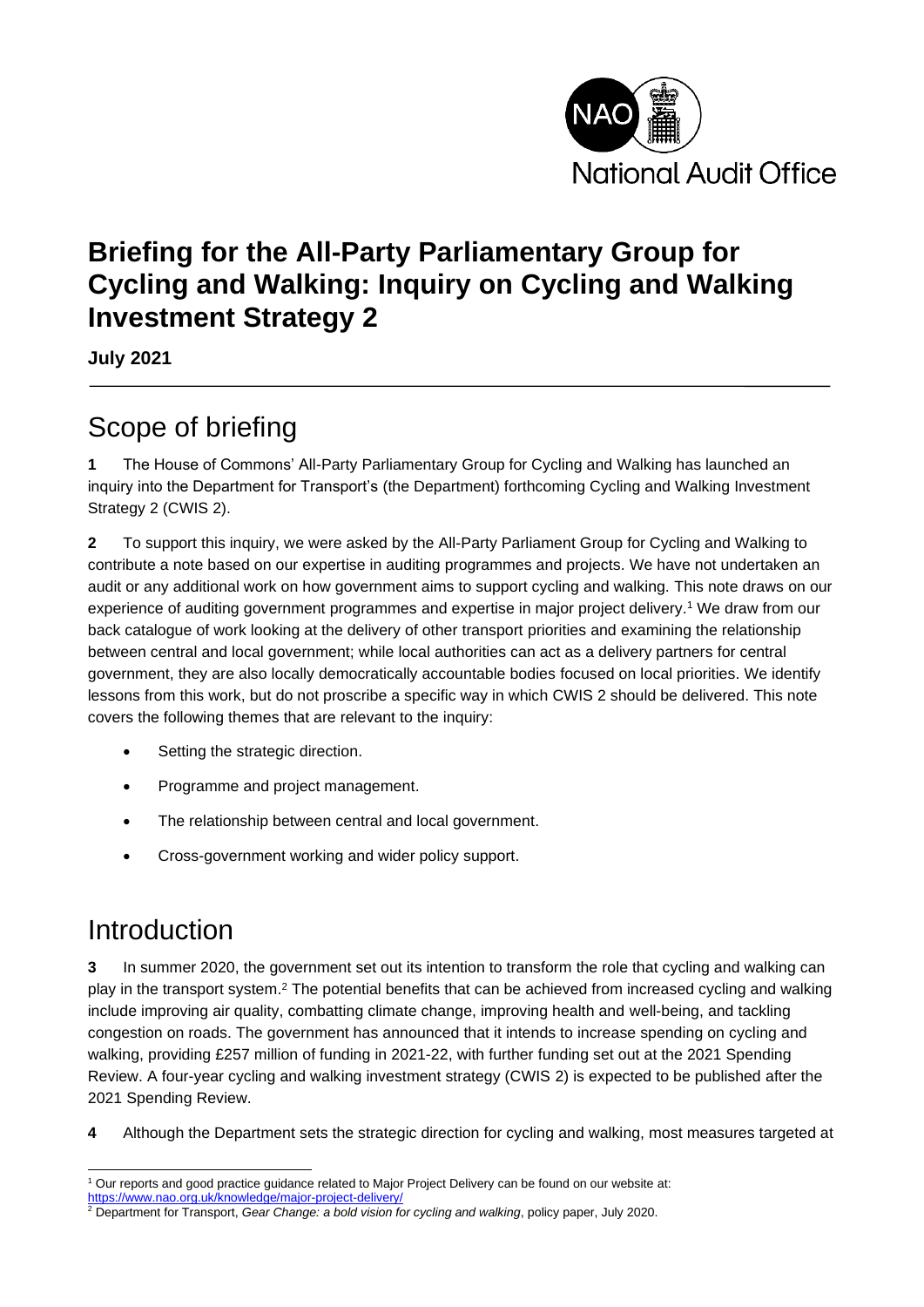pedestrians and cyclists are implemented by local authorities. The Department sets policy and investment priorities and provides guidance and some funding to local authorities. Depending on the scheme, local authorities have varying levels of flexibility in how these schemes are designed to fit local needs. Local authorities can also determine local transport policies and objectives in line with local priorities and are responsible for 98% of publicly owned roads in England.

### Setting the strategic direction

**5** We have identified good practice in setting a strategic approach in a complex, devolved system such as local transport. In 2020 we reported on *Improving local bus services in England outside London* and examined if the enablers were in place for local authorities to realise the long-term, sustaining improvements intended by the Department.<sup>3</sup> We identified lessons from our work that the Department can learn from in leading change. These success factors, which may be relevant as the Department prepares CWIS 2, are:

- a shared vision for all parties involved to work towards;
- consistent decision-making in line with the vision to give local authorities confidence that government is behind them as they commit resources to long-term improvements and to focus decision making on the overall aim when trade-offs need to be made;
- long-term funding certainty to give authorities confidence to embark on long-term investment improvements knowing that the revenue stream will be maintained;
- a detailed, transparent delivery plan to demonstrate how actions will lead to outcomes and to guide activity;
- setting clear responsibilities and accountabilities to clarify which parties are expected to deliver which actions and how their performance will be judged;
- good quality data and measures of success that will show whether progress is on track;
- sustained support from the centre of government to provide momentum and consistent decisionmaking between departments; and
- effective understanding and management of risks at all levels.

### Programme and project management

**6** The first cycling and walking investment strategy supported a number of programmes dedicated to cycling and walking, in addition to the larger government local transport programmes that support walking and cycling. The government has said it intends to create a long-term cycling and walking programme and budget through CWIS 2. Our work has identified common factors which contribute to the successful delivery of programmes and projects. In November 2020, our report *Lessons learned from major programmes* drew together our insights on the common problems we see across government.<sup>4</sup> Building on these insights, in April 2021, we republished our *Framework to review programmes.* This outlines the questions we may ask for programmes we review, along with case studies of what we have seen.<sup>5</sup> This framework can be applied to programmes or individual projects (Annex 1). We set out below aspects of our framework that may be

<sup>3</sup> Comptroller and Auditor General, *Improving local bus services in England outside London*, HC 577, Session 2019–2021, National Audit Office, October 2020.

<sup>4</sup> Comptroller and Auditor General, *Lessons learned from Major Programmes*, HC 960, Session 2019–2021, National Audit Office, November 2020.

<sup>5</sup> National Audit Office, *Framework to review programmes Update April 2021*, April 2021.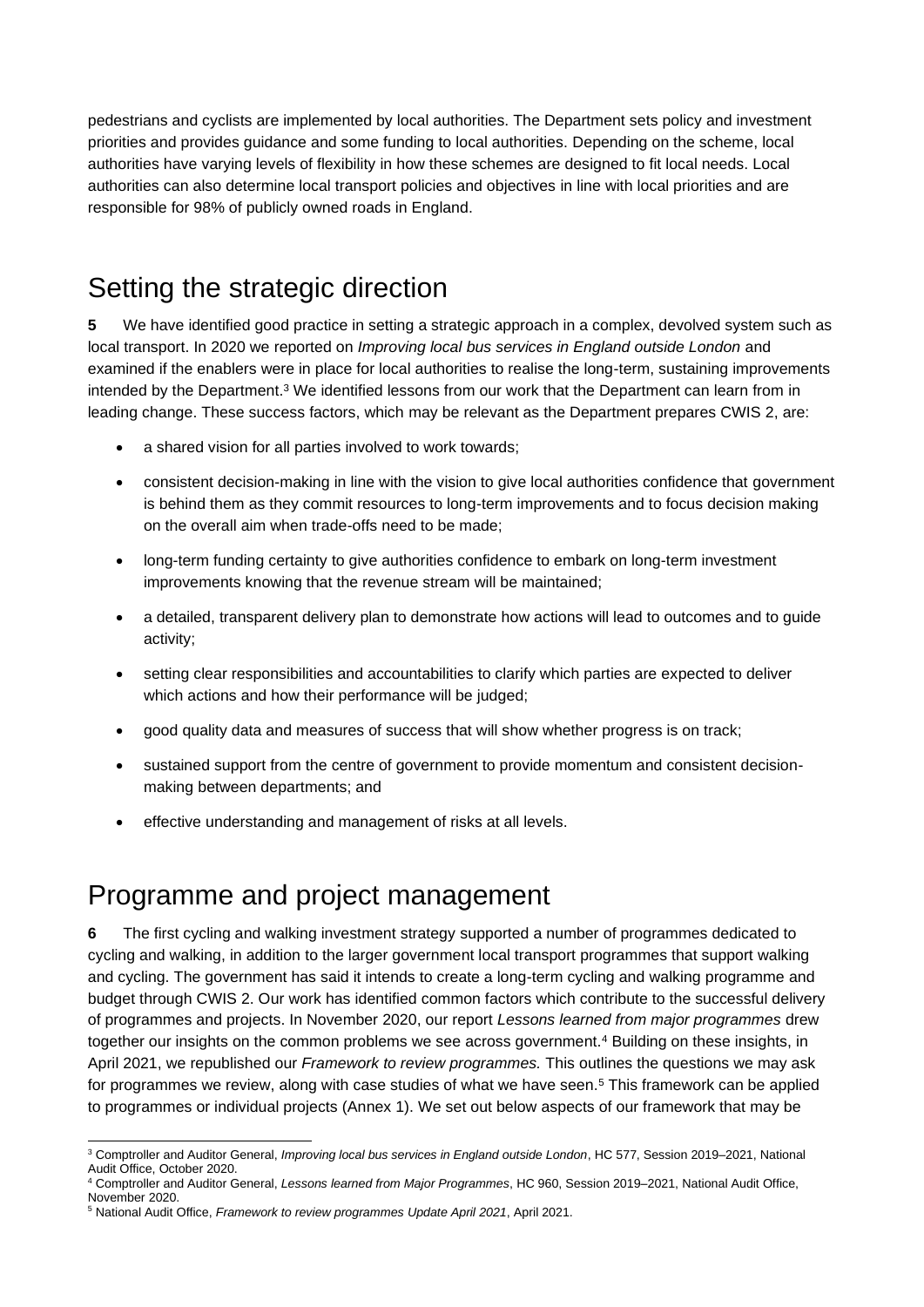relevant to CWIS 2.

**7 Is it clear what objective the programme is intended to achieve?** Clear and coherent objectives, agreed early in a programme, enable bodies to make good decisions about how to deliver the intended impact and how to focus resources and plan the programme to achieve this. A programme's scope and plan should align with its objectives. Where there are multiple objectives, these should be coherent, with any tensions recognised. Our 2020 report *Achieving government's long-term environmental goals* found that government's 25-year Environment Plan brought together government's environmental commitments and aspirations but did not provide a clear and coherent set of objectives.<sup>6</sup>

**8 Have the right people bought into the programme, such as users, suppliers, those who have to implement it?** Stakeholders need to be identified and engaged, and their influences understood. Bodies should look to recognise stakeholder concerns and actively consider them in the design of a programme. For example, our 2011 report *The failure of the FiReControl project* found that the approach and regional structure underpinning the project were not generally supported by the Fire and Rescue Services that were essential to its success.<sup>7</sup>

**9 Does the programme have a plan to deliver benefits, and is this being implemented?** A programme should have clearly defined benefits that are based on realistic assumptions and can be measured. We have found that central government programmes are often intended to achieve benefits that will need to be delivered by other parts of government. When a programme is intended to have wider benefits, a plan should be put in place setting out how these benefits will be achieved and who is responsible.

**10 Is the programme sufficiently flexible to deal with setbacks and changes in the operating context?** Programmes should be flexible to changes both within their external and internal environment and ensure that programme management changes as the programme develops. Bodies should consider the different types of activity required by a programme and the different risks that may emerge at the different stages. This understanding can help guide planning for how management arrangements may need to change as the programme progresses, including the types of skills and capabilities an organisation may need and in what way a sponsor body might need to intervene if the programme goes off-track.

### The relationship between central and local government

**11** Government has stated that it wants to enable, encourage and empower local authorities to help achieve its vision for cycling and walking. Local authorities implement most measures targeted at pedestrians and cyclists. They receive and can bid for central government funding to support these activities and are responsible for their delivery.

**12** In this section we set out some observations from our work in the areas of:

- local authorities' ability to deliver; and
- understanding the local context.

#### **Local authorities' ability to deliver**

**13** Our reports have identified several factors that can limit the ability of a local authority to effectively implement the projects and schemes which support government policy. These factors, which may be

<sup>6</sup> Comptroller and Auditor General, *Achieving government's long-term environmental goals*, HC 958, Session 2019–2021, National Audit Office, November 2020.

<sup>7</sup> Comptroller and Auditor General, *The failure of the FiReControl project*, HC 1272, Session 2010–2012, National Audit Office, July 2011.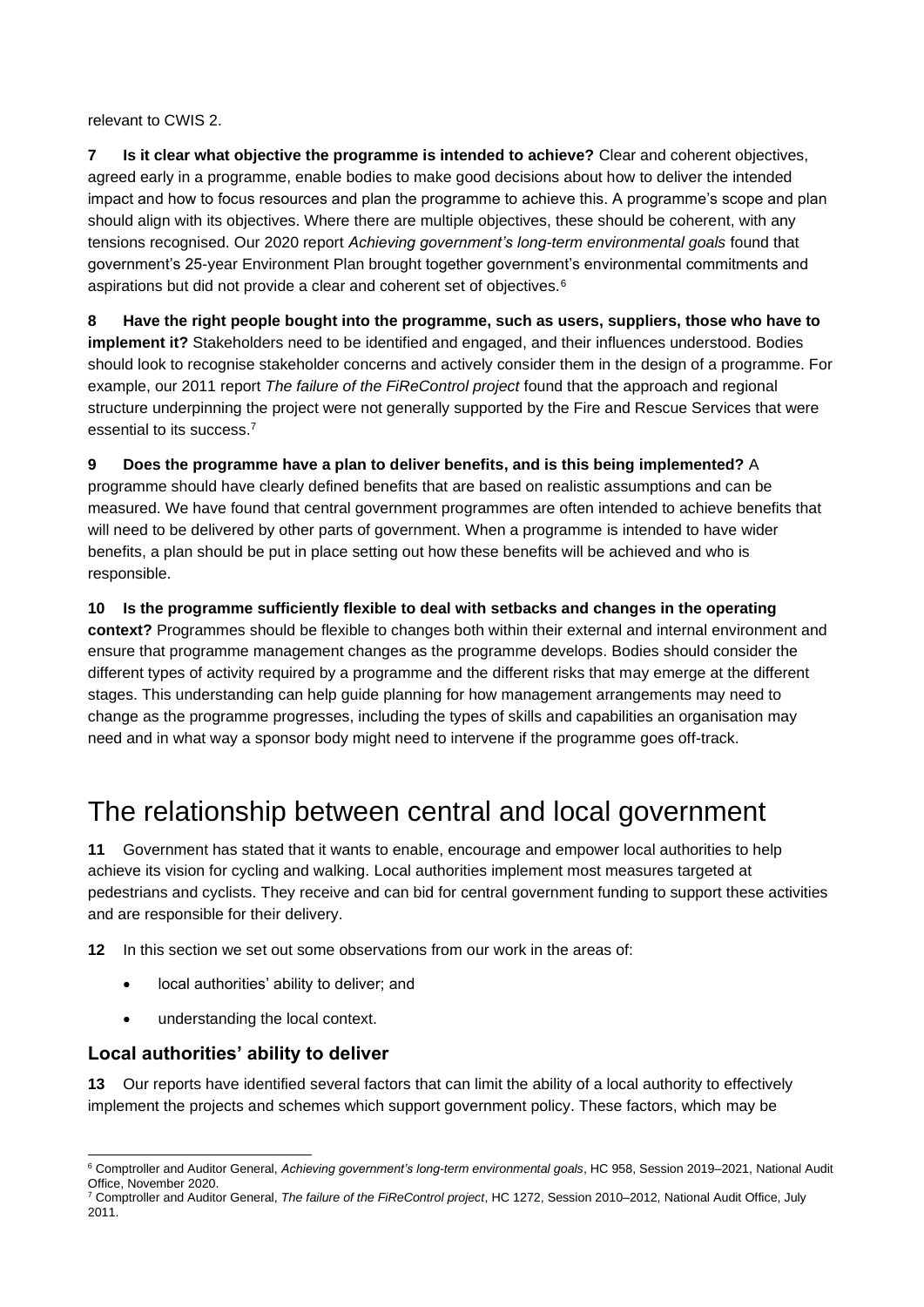relevant as the Department prepares CWIS 2, include:

- **Financial pressures.** In 2018, our report *Financial sustainability of local authorities* found that spending by local authorities on transport had fallen sharply.<sup>8</sup> Since then, our 2021 report *Local government finance in the pandemic* found that cost pressures for local authorities were expected to increase due to the pandemic, whilst local authority income was forecast to reduce. We found a funding gap with many local authorities 'under-funded' relative to the pressures they reported. Notwithstanding government's financial support to the sector during the pandemic, the financial position of local government remains a cause for concern. For many local authorities, spending is increasingly concentrated on statutory duties.<sup>9</sup>
- **The nature of funding.** One of the Department's main levers for influence at a local level is shortterm capital funding pots to fund specific improvements, usually distributed through competitive bidding by local authorities. Our 2018 report *Financial sustainability of local authorities* cautioned that the whole local authority funding landscape was increasingly characterised by one-off and short-term initiatives and our wider work has found that the nature of such grant funding can hinder value for money.<sup>10</sup> Our 2021 report *Local government and net zero* found that while competitive bids can help focus funding on the best projects, a funding landscape that is dominated by competitive funds may risk inhibiting overall value for money by making it difficult for local authorities to plan effectively over the medium- to long-term. It can also mean that local authorities that have successfully won funding continue to win most of the funding because they have people with the expertise and time to identify suitable grants and apply.<sup>11</sup>
- **Lack of capacity and capability.** Between 2010-11 and 2018-19, spend by local authorities on all local transport reduced by around 40% in real terms and is likely to have led to reductions in experienced transport planning staff as spending was reprioritised. Our 2020 report *Improving local bus services in England outside London* found that the Department was concerned about local authority transport planning capability and that diminished capability and capacity in local authorities' transport planning teams was a key reason for the slow pace of improvement, in this case for bus services.<sup>12</sup> Our 2021 report *Local government and net zero* also found that the limited capacity and capability in local authorities' may impact their ability to incorporate net zero into their existing functions, such as transport planning.<sup>13</sup>
- **Engagement between central and local government.** Ongoing communication between central and local government is important so that local authorities can feed their front-line experience into the design of schemes and initiatives where government expect local delivery to be a key feature. We have seen examples of good engagement; for example, our 2021 report *Local government and net zero* found that the Department invited local authorities to contribute to its strategy for decarbonising transport through open and targeted consultations.<sup>14</sup> Lack of consultation can impact outcomes. Our 2021 report *Reducing carbon emissions from cars* examined the funding made available to local authorities to support the installation of on-street residential charge points. Uptake of this funding was low and local authorities told us that the scheme had been designed

<sup>8</sup> Comptroller and Auditor General, *Financial sustainability of local authorities*, HC 834, Session 2017–2019, National Audit Office, March 2018.

<sup>9</sup> Comptroller and Auditor General, *Local government finance in the pandemic*, HC 1240, Session 2019–2021, National Audit Office, March 2021.

<sup>10</sup> Comptroller and Auditor General, *Financial sustainability of local authorities*, HC 834, Session 2017–2019, National Audit Office, March 2018.

<sup>11</sup> Comptroller and Auditor General, *Local government and net zero*, HC 304, Session 2021-22, National Audit Office, July 2021. <sup>12</sup> Comptroller and Auditor General, *Improving local bus services in England outside London*, HC 577, Session 2019–2021, National

Audit Office, October 2020.

<sup>13</sup> Comptroller and Auditor General, *Local government and net zero*, HC 304, Session 2021-22, National Audit Office, July 2021.

<sup>14</sup> Comptroller and Auditor General, *Local government and net zero*, HC 304, Session 2021-22, National Audit Office, July 2021.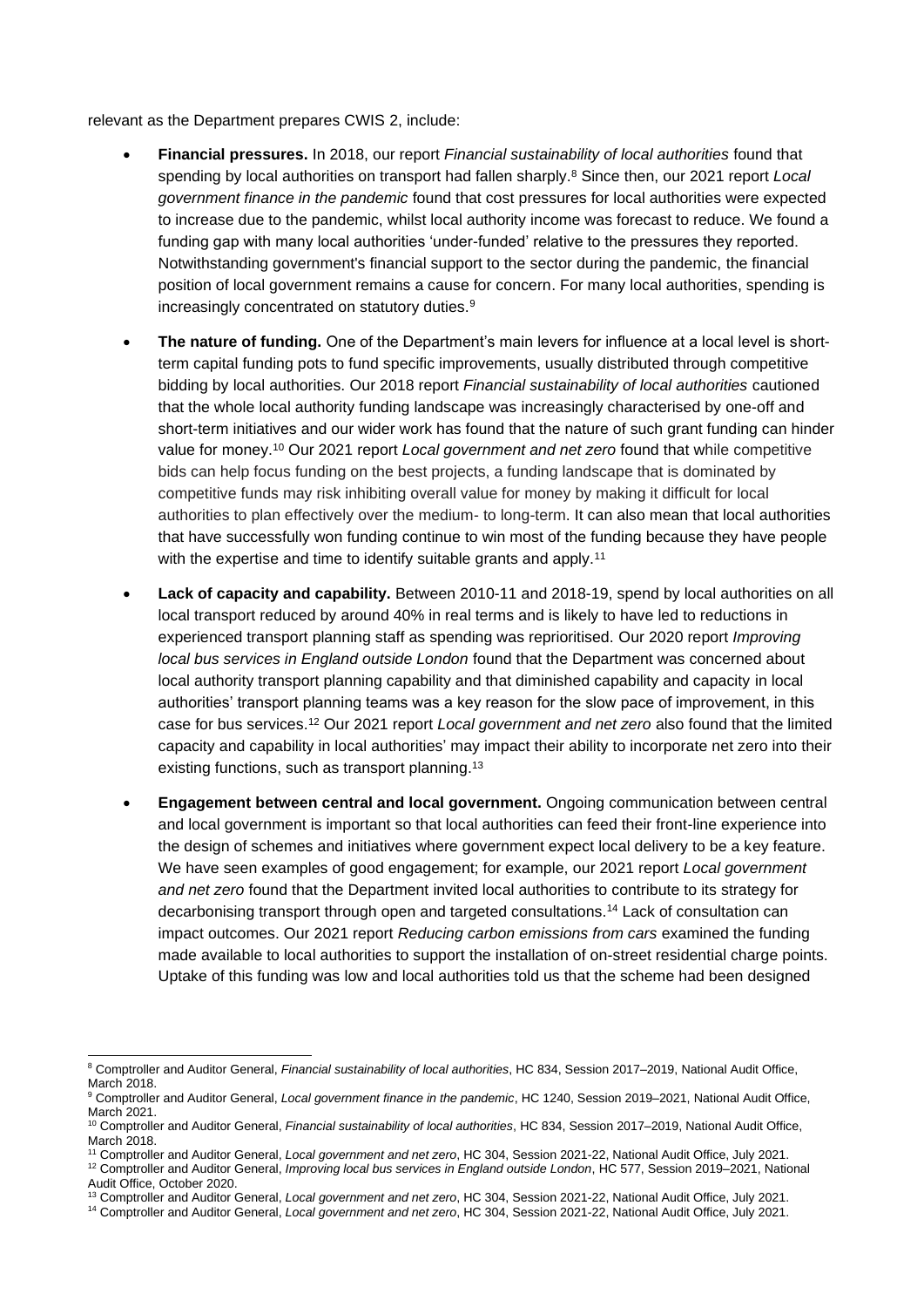without sufficient consultation and, as a result, was difficult to bid for.<sup>15</sup>

#### **Understanding the local context**

**14** Our reports often find that consultation at local level with communities and stakeholders can help ensure schemes are appropriate and consider local knowledge and circumstances. Our 2020 report *Improving bus services in England outside London* found that long-term locally-led interventions that enjoyed wide support, particularly those which target congestion and journey reliability, were the most successful in improving service viability and uptake.<sup>16</sup>

**15** In contrast, insufficient consultation can lead to problems. For example, in response to the COVID-19 pandemic, the Secretary of State for Transport announced a £250 million emergency active travel fund designed to support local authority infrastructure investment for cycling and walking. However, in our *Departmental Overview 2019-20: Department for Transport* we reported that the Secretary of State and others raised concerns that some interventions using the fund, which were made very rapidly, lacked adequate consultation and may have exacerbated congestion in certain areas.**<sup>17</sup>** To address this, the Department has said it would put in place more stringent requirements to ensure proper consultation on schemes for subsequent funding.

**16** Our 2020 work on *Transport accessibility to local services* found that there is more that central and local government could do to use data to inform decision making on the provision of local transport and associated infrastructure. The quality and quantity of journey data are highly variable across England, and better collection and use of such data could help develop an integrated local transport system that meets the needs of its users in specific local contexts.<sup>18</sup>

### Cross-government working and wider policy support

**17** There are many links between cycling and walking and other government objectives, such as reducing obesity. The Cycling and Walking Investment Strategy Expert Committee set up under CISW 1 had a role in monitoring wider government ambitions and programmes relating to cycling and walking.

**18** Our work has found that place-based approaches (such as the Transforming Cities Fund), which aim to consider the wider context of a place in developing schemes to change outcomes, present an opportunity for progress to be made across multiple government objectives.<sup>19</sup> Considering changes as part of a wider programme of investment rather than individual projects can support multiple objectives and improve value for money of departments' activities. HM Treasury has committed to making a stronger link between funding and outcomes in the Spending Review, including a Shared Outcomes Fund to encourage departments to work together where resources applied by one department can lead to benefits in another policy area.<sup>20</sup>

**19** Our work has identified several factors which limit the effectiveness of cross-government working. These include:

• a weak understanding of local service delivery and the interactions between service areas across

<sup>15</sup> Comptroller and Auditor General, *Reducing carbon emissions from cars*, HC 1204, Session 2019–2021, National Audit Office, February 2021.

<sup>16</sup> Comptroller and Auditor General, *Improving local bus services in England outside London*, HC 577, Session 2019–2021, National Audit Office, October 2020.

<sup>17</sup> National Audit Office, *Department for Transport 2019-20 Departmental Overview*, December 2020.

<sup>18</sup> National Audit Office, *Transport accessibility to local services: a journey time tool,* October 2020.

<sup>19</sup> Comptroller and Auditor General, *Improving local bus services in England outside London*, HC 577, Session 2019–2021, National Audit Office, October 2020.

<sup>20</sup> Comptroller and Auditor General, *Improving government's planning and spending framework*, HC 1679, Session 2017–2019, National Audit Office, November 2018.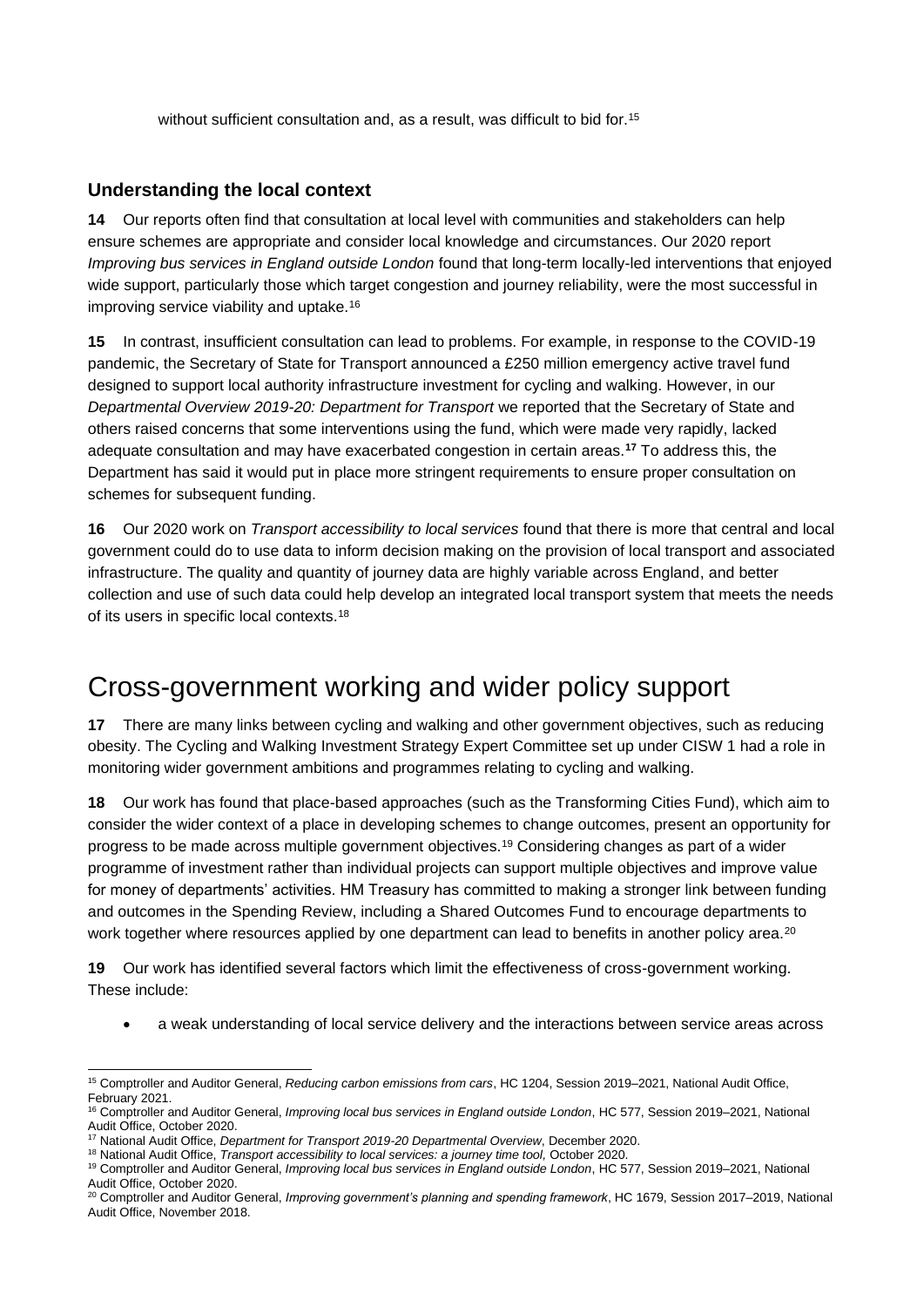different departments;

- inconsistent goals and messaging across departments;
- a lack of influencing power when strategic direction and funding are provided by different departments;
- inclusion of projects in programmes without specified objectives related to the programme leading to difficulties monitoring outcomes across multiple department objectives; and
- fragmented accountabilities.

**20** In Annex 2, we draw on our back catalogue to exemplify these challenges faced by departments in cross-government working.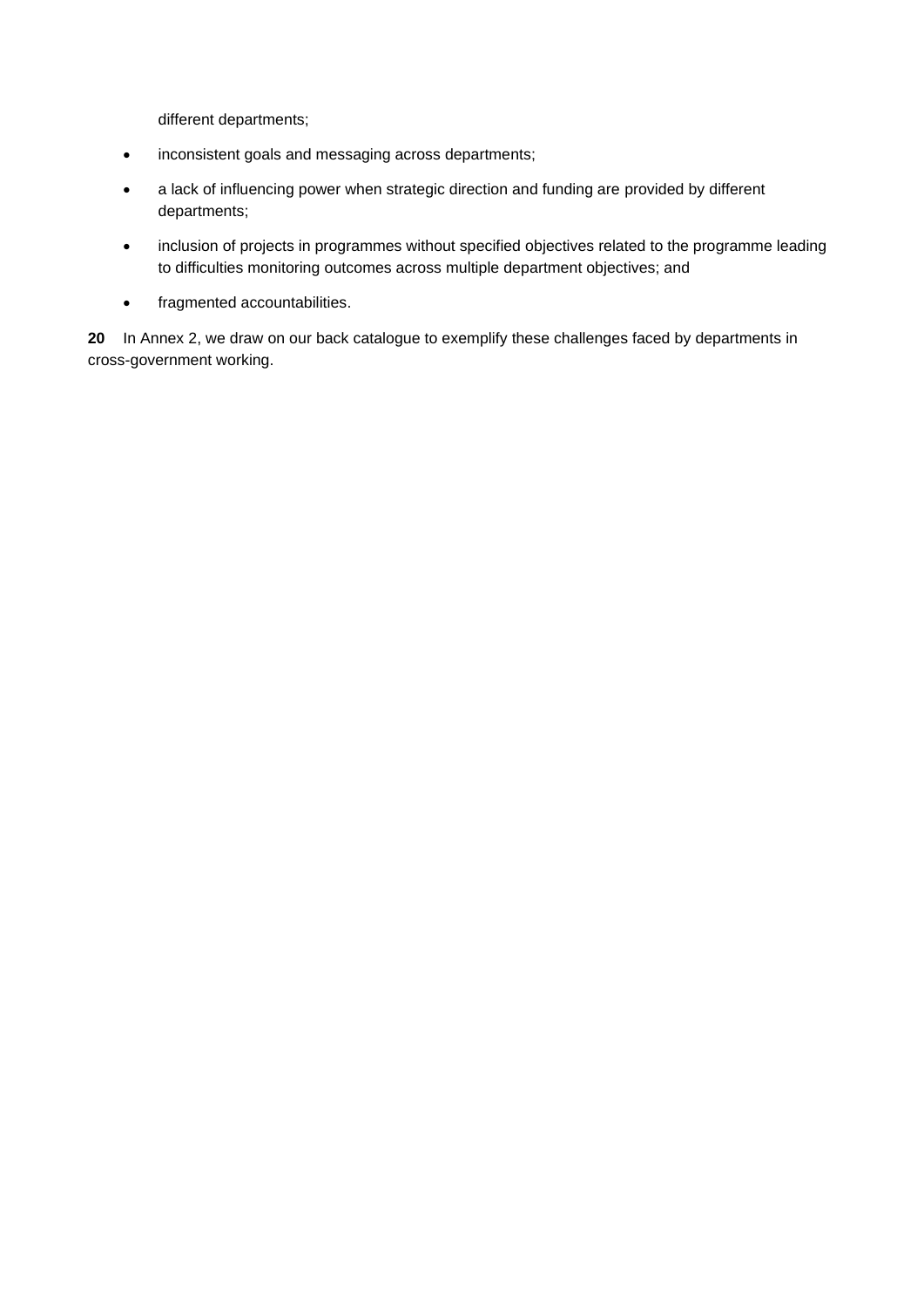# Annex 1 – Factors affecting the delivery of projects and programmes

**21** Our 2021 *Framework to review programmes* sets out the questions we may consider when we audit projects and programmes. This framework draws from our experience of around 200 studies reviewing public sector programmes since 2010. A summary of these questions is shown below in **Figure 1**.

### **Figure 1**

#### National Audit Office's framework to review programmes

The framework is structured into four elements and 18 questions



Source: National Audit Office, *Framework to review programmes Update April 2021*, April 2021.